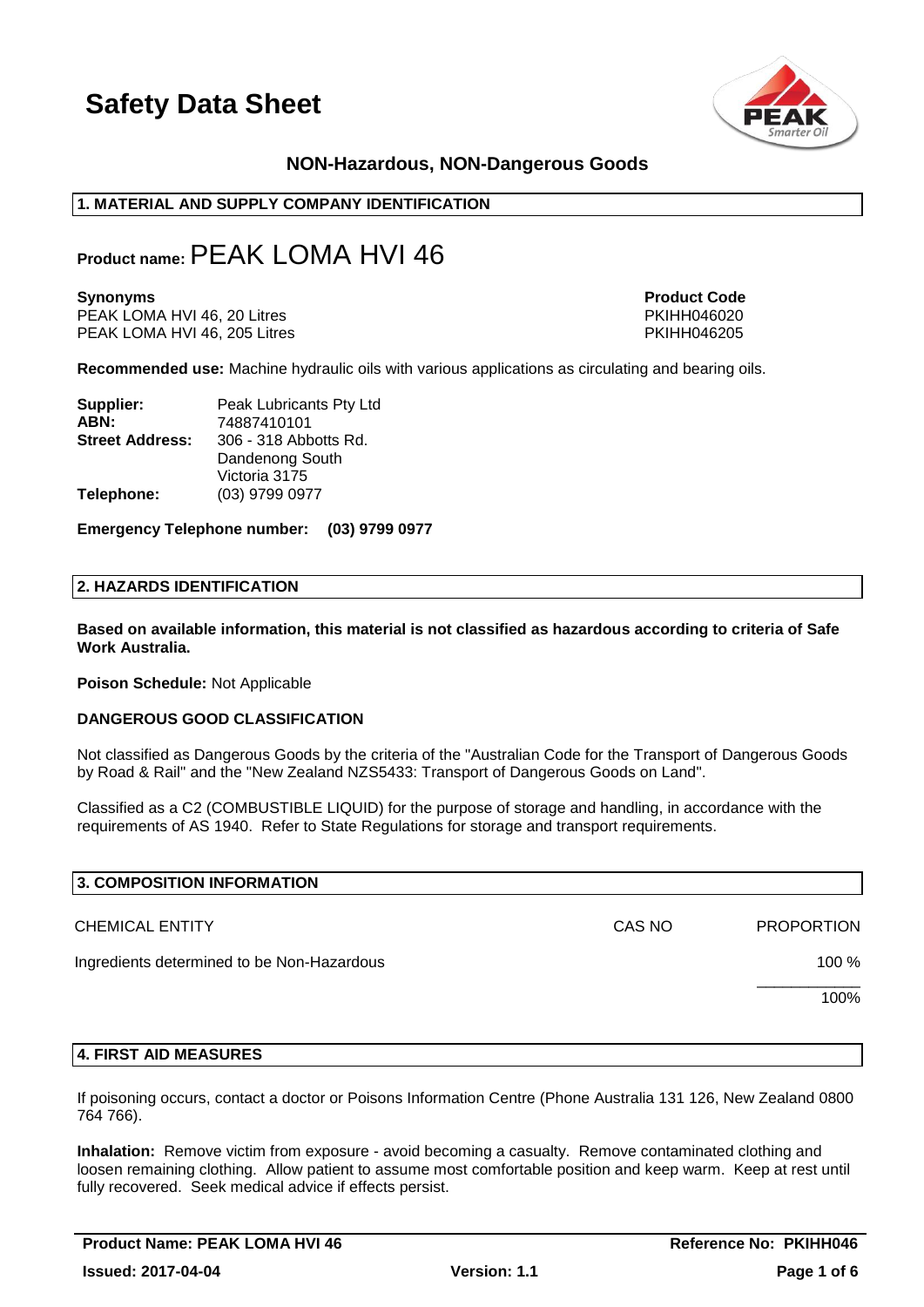

**Skin Contact:** If skin or hair contact occurs, remove contaminated clothing and flush skin and hair with running water. If swelling, redness, blistering or irritation occurs seek medical assistance.

**Eye contact:** If in eyes wash out immediately with water. In all cases of eye contamination it is a sensible precaution to seek medical advice.

**Ingestion:** Rinse mouth with water. If swallowed, do NOT induce vomiting. Give a glass of water to drink. Never give anything by the mouth to an unconscious patient. If vomiting occurs give further water. Seek medical advice.

**PPE for First Aiders:** Wear safety shoes, overalls, gloves, safety glasses. Available information suggests that gloves made from nitrile rubber should be suitable for intermittent contact. However, due to variations in glove construction and local conditions, the user should make a final assessment. Always wash hands before smoking, eating, drinking or using the toilet. Wash contaminated clothing and other protective equipment before storing or re-using.

**Notes to physician:** Treat symptomatically.

# **5. FIRE FIGHTING MEASURES**

**Hazchem Code:** Not applicable.

**Suitable extinguishing media:** If material is involved in a fire use water fog (or if unavailable fine water spray), alcohol resistant foam, standard foam, dry agent (carbon dioxide, dry chemical powder).

**Specific hazards:** Combustible liquid.

**Fire fighting further advice:** On burning or decomposing may emit toxic fumes. Fire fighters to wear selfcontained breathing apparatus and suitable protective clothing if risk of exposure to vapour or products of combustion or decomposition.

# **6. ACCIDENTAL RELEASE MEASURES**

## **SMALL SPILLS**

Wear protective equipment to prevent skin and eye contamination. Avoid inhalation of vapours or dust. Wipe up with absorbent (clean rag or paper towels). Collect and seal in properly labelled containers or drums for disposal.

# **LARGE SPILLS**

Clear area of all unprotected personnel. Slippery when spilt. Avoid accidents, clean up immediately. Wear protective equipment to prevent skin and eye contamination and the inhalation of vapours. Work up wind or increase ventilation. Contain - prevent run off into drains and waterways. Use absorbent (soil, sand or other inert material). Collect and seal in properly labelled containers or drums for disposal. If contamination of crops, sewers or waterways has occurred advise local emergency services.

#### **Dangerous Goods - Initial Emergency Response Guide No:** Not applicable

# **7. HANDLING AND STORAGE**

**Handling:** Avoid eye contact and repeated or prolonged skin contact. Avoid inhalation of vapour, mist or aerosols.

**Storage:** Store in a cool, dry, well-ventilated place and out of direct sunlight. Store away from foodstuffs. Store away from incompatible materials described in Section 10. Store away from sources of heat and/or ignition. Keep container standing upright. Keep containers closed when not in use - check regularly for leaks.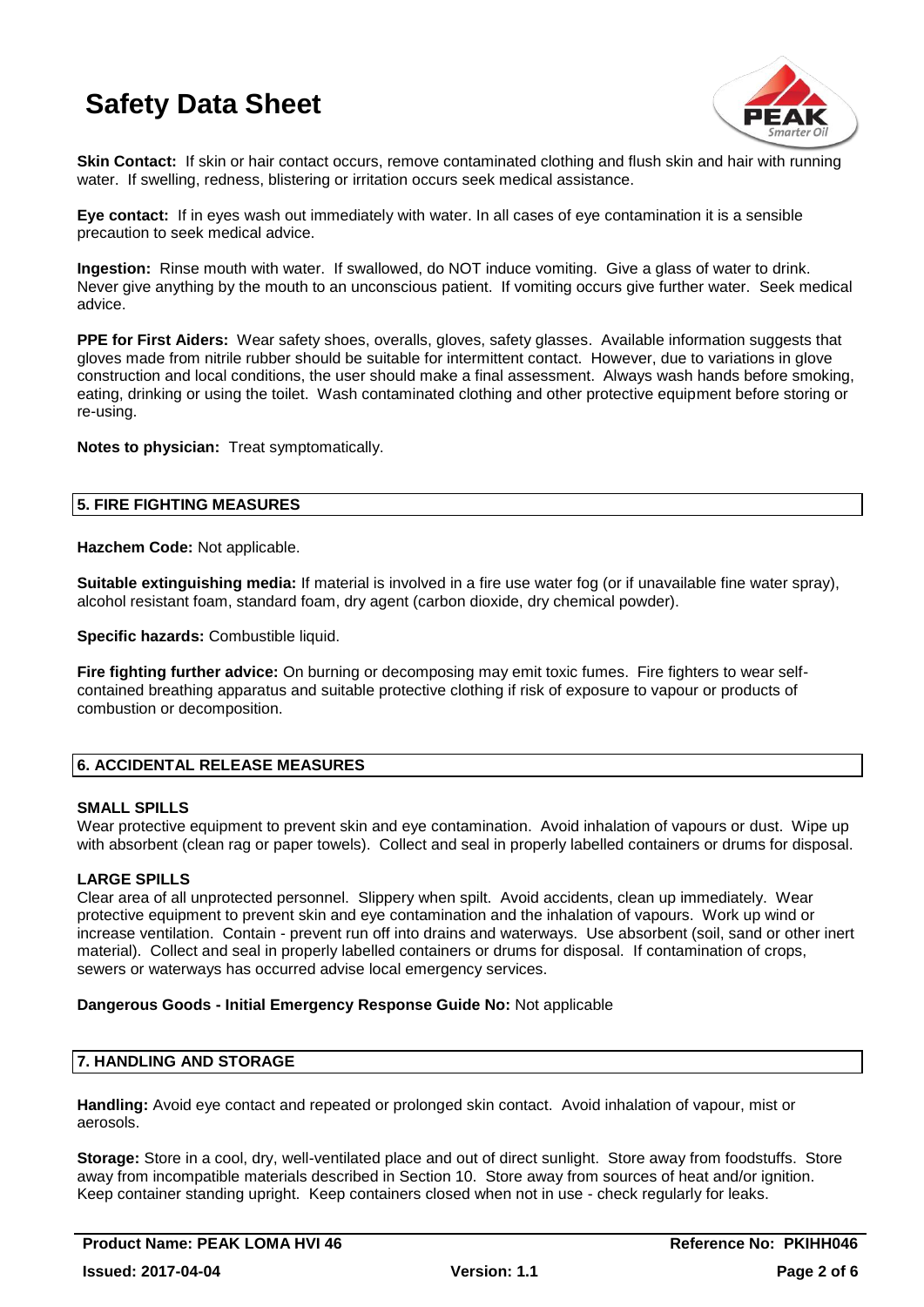

Classified as a C2 (COMBUSTIBLE LIQUID) for the purpose of storage and handling, in accordance with the requirements of AS 1940. Refer to State Regulations for storage and transport requirements.

## **8. EXPOSURE CONTROLS / PERSONAL PROTECTION**

**National occupational exposure limits:** No value assigned for this specific material by Safe Work Australia.

**Biological Limit Values:** As per the "National Model Regulations for the Control of Workplace Hazardous Substances (Safe Work Australia)" the ingredients in this material do not have a Biological Limit Allocated.

**Engineering Measures:** Natural ventilation should be adequate under normal use conditions.

**Personal Protection Equipment:** SAFETY SHOES, OVERALLS, GLOVES, SAFETY GLASSES.

Personal protective equipment (PPE) must be suitable for the nature of the work and any hazard associated with the work as identified by the risk assessment conducted.

Wear safety shoes, overalls, gloves, safety glasses. Available information suggests that gloves made from nitrile rubber should be suitable for intermittent contact. However, due to variations in glove construction and local conditions, the user should make a final assessment. Always wash hands before smoking, eating, drinking or using the toilet. Wash contaminated clothing and other protective equipment before storing or re-using.

**Hygiene measures:** Keep away from food, drink and animal feeding stuffs. When using do not eat, drink or smoke. Wash hands prior to eating, drinking or smoking. Avoid contact with clothing. Avoid eye contact and repeated or prolonged skin contact. Avoid inhalation of vapour, mist or aerosols. Ensure that eyewash stations and safety showers are close to the workstation location.

#### **9. PHYSICAL AND CHEMICAL PROPERTIES**

| Form:   | Liquid         |
|---------|----------------|
| Colour: | N Av           |
| Odour:  | Characterisitc |

| Solubility:                           | N Av               |
|---------------------------------------|--------------------|
| <b>Specific Gravity:</b>              | N Av               |
| Density:                              | 0.8710 g/mL @ 15°C |
| Relative Vapour Density (air=1):      | N Av               |
| Vapour Pressure (20 °C):              | N Av               |
| Flash Point (°C):                     | > 210              |
| Flammability Limits (%):              | N Av               |
| <b>Autoignition Temperature (°C):</b> | N Av               |
| Melting Point/Range (°C):             | N Av               |
| <b>Boiling Point/Range (°C):</b>      | N Av               |
| pH:                                   | N Av               |
| <b>Viscosity:</b>                     | 46 cSt @ 40°C      |
| Total VOC (g/Litre):                  | N Av               |
|                                       |                    |

(Typical values only - consult specification sheet)  $N Av = Not available, N App = Not applicable$ 

# **10. STABILITY AND REACTIVITY**

**Chemical stability:** This material is thermally stable when stored and used as directed.

**Conditions to avoid:** Elevated temperatures and sources of ignition.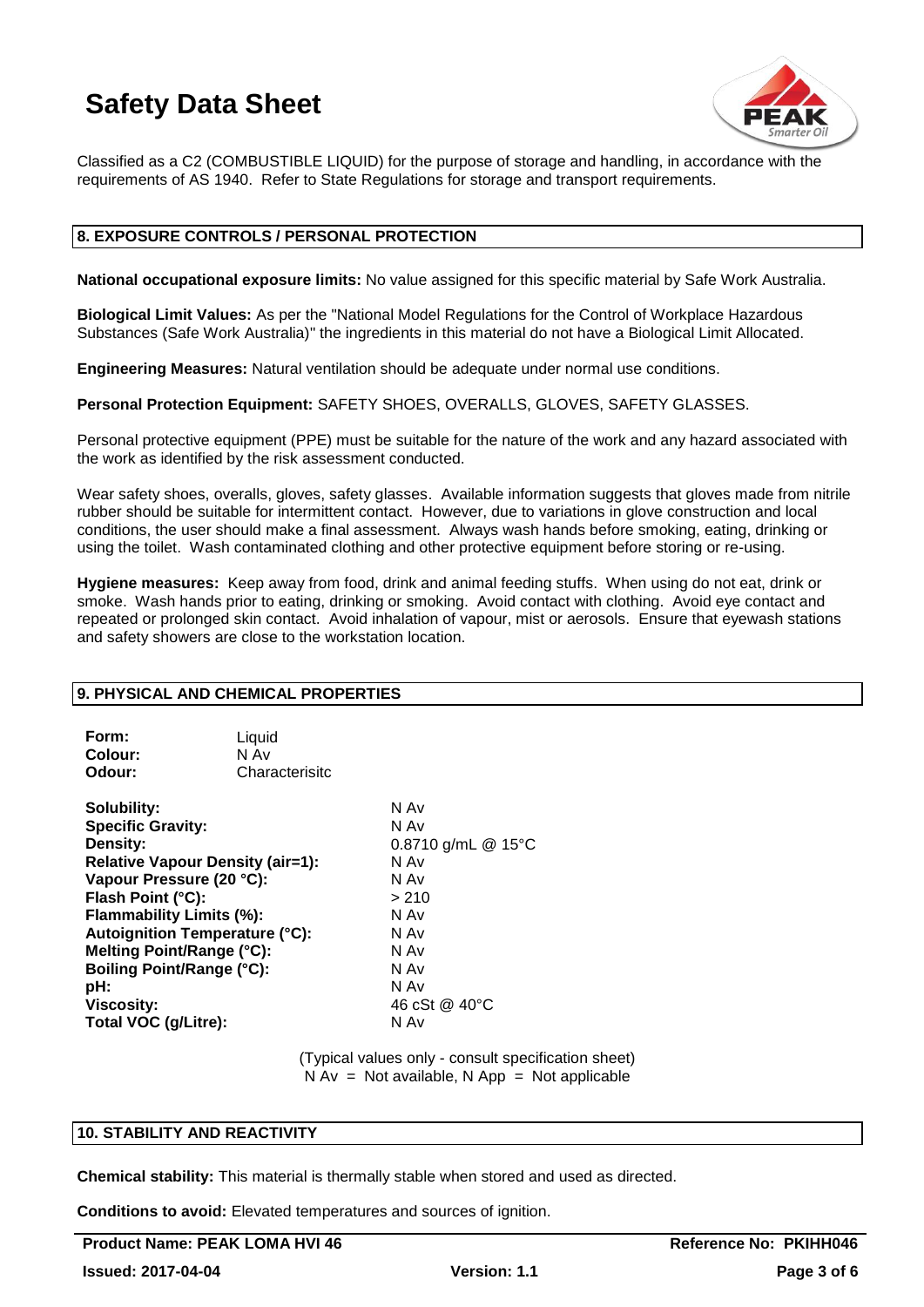

**Incompatible materials:** Oxidising agents.

**Hazardous decomposition products:** Oxides of carbon and nitrogen, smoke and other toxic fumes.

**Hazardous reactions:** No known hazardous reactions.

# **11. TOXICOLOGICAL INFORMATION**

No adverse health effects expected if the product is handled in accordance with this Safety Data Sheet and the product label. Symptoms or effects that may arise if the product is mishandled and overexposure occurs are:

#### **Acute Effects**

**Inhalation:** Material may be an irritant to mucous membranes and respiratory tract.

**Skin contact:** Contact with skin may result in irritation.

**Ingestion:** Swallowing can result in nausea, vomiting and irritation of the gastrointestinal tract.

**Eye contact:** May be an eye irritant.

#### **Acute toxicity**

**Inhalation:** This material has been classified as non-hazardous. Acute toxicity estimate (based on ingredients): LC50 > 20.0 mg/L for vapours or LC50 > 5.0 mg/L for dust and mist or LC50 > 20,000 ppm for gas

**Skin contact:** This material has been classified as non-hazardous. Acute toxicity estimate (based on ingredients): >2,000 mg/Kg bw

**Ingestion:** This material has been classified as non-hazardous. Acute toxicity estimate (based on ingredients): >2,000 mg/Kg bw

**Corrosion/Irritancy:** Eye: this material has been classified as not corrosive or irritating to eyes. Skin: this material has been classified as not corrosive or irritating to skin.

**Sensitisation:** Inhalation: this material has been classified as not a respiratory sensitiser. Skin: this material has been classified as not a skin sensitiser.

**Aspiration hazard:** This material has been classified as non-hazardous.

**Specific target organ toxicity (single exposure):** This material has been classified as non-hazardous.

**Chronic Toxicity**

**Mutagenicity:** This material has been classified as non-hazardous.

**Carcinogenicity:** This material has been classified as non-hazardous.

**Reproductive toxicity (including via lactation):** This material has been classified as non-hazardous.

**Specific target organ toxicity (repeat exposure):** This material has been classified as non-hazardous.

## **12. ECOLOGICAL INFORMATION**

Avoid contaminating waterways.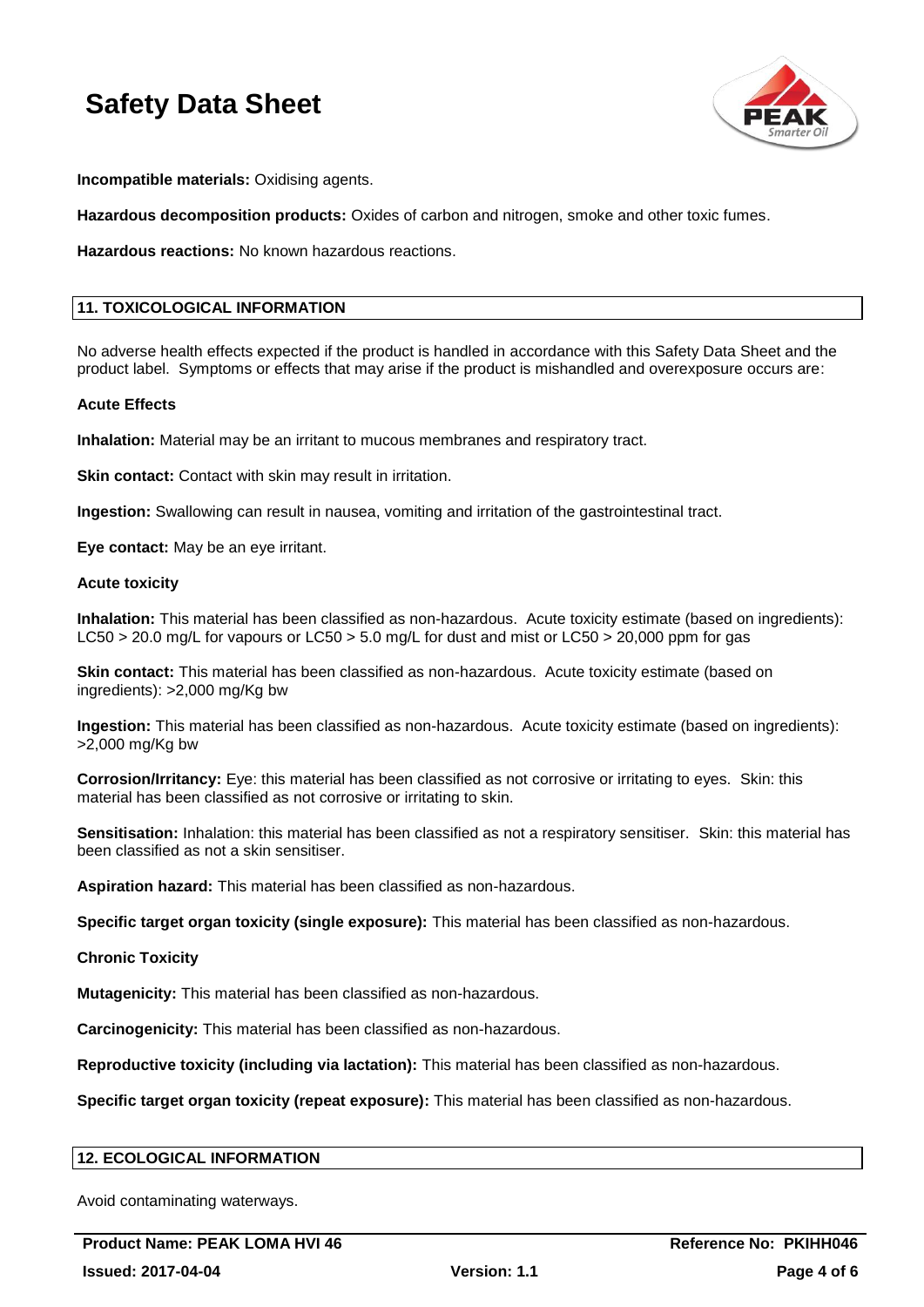

**Acute aquatic hazard:** This material has been classified as non-hazardous. Acute toxicity estimate (based on ingredients): >100 mg/L

**Long-term aquatic hazard:** This material has been classified as non-hazardous. Non-rapidly or rapidly degradable substance for which there are adequate chronic toxicity data available OR in the absence of chronic toxicity data, Acute toxicity estimate (based on ingredients): >100 mg/L, where the substance is not rapidly degradable and/or BCF  $<$  500 and/or log  $K_{ow}$   $<$  4.

**Ecotoxicity:** No information available.

**Persistence and degradability:** No information available.

**Bioaccumulative potential:** No information available.

**Mobility:** No information available.

## **13. DISPOSAL CONSIDERATIONS**

Persons conducting disposal, recycling or reclamation activities should ensure that appropriate personal protection equipment is used, see "Section 8. Exposure Controls and Personal Protection" of this SDS.

If possible material and its container should be recycled. If material or container cannot be recycled, dispose in accordance with local, regional, national and international Regulations.

#### **14. TRANSPORT INFORMATION**

#### **ROAD AND RAIL TRANSPORT**

Not classified as Dangerous Goods by the criteria of the "Australian Code for the Transport of Dangerous Goods by Road & Rail" and the "New Zealand NZS5433: Transport of Dangerous Goods on Land".

#### **MARINE TRANSPORT**

Not classified as Dangerous Goods by the criteria of the International Maritime Dangerous Goods Code (IMDG Code) for transport by sea.

#### **AIR TRANSPORT**

Not classified as Dangerous Goods by the criteria of the International Air Transport Association (IATA) Dangerous Goods Regulations for transport by air.

## **15. REGULATORY INFORMATION**

#### **This material is not subject to the following international agreements:**

Montreal Protocol (Ozone depleting substances) The Stockholm Convention (Persistent Organic Pollutants) The Rotterdam Convention (Prior Informed Consent) Basel Convention (Hazardous Waste) International Convention for the Prevention of Pollution from Ships (MARPOL)

#### **This material/constituent(s) is covered by the following requirements:**

• All components of this product are listed on or exempt from the Australian Inventory of Chemical Substances (AICS).

• All components of this product are listed on or exempt from the New Zealand Inventory of Chemical (NZIoC).

| <b>16. OTHER INFORMATION</b> |  |  |
|------------------------------|--|--|
|                              |  |  |

# **Product Name: PEAK LOMA HVI 46 Reference No: PKIHH046**